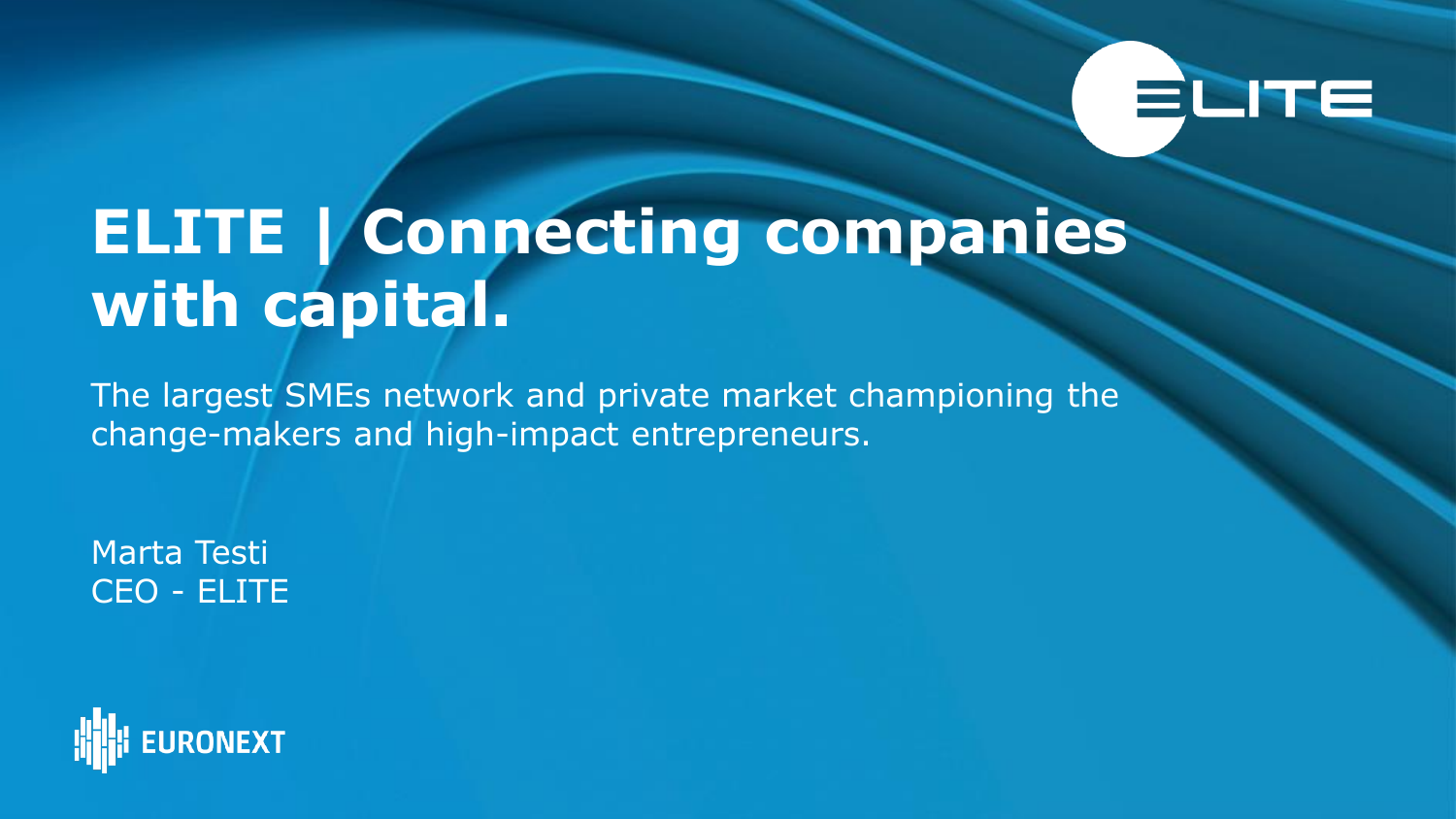# **High-Impact Entrepreneurship Starts Here.**



#### **ELITE is the the largest SMEs network and private market across Europe and beyond, part of Euronext Group.**

It's designed to help the most ambitious companies to structure for further growth, raise capital and access a network of peers, advisers and investors.



**43 COUNTRIES 670K EMPLOYEES**

**36 SECTORS**

**<sup>+</sup>1600**

**€113bn AGGREGATE REVENUES**

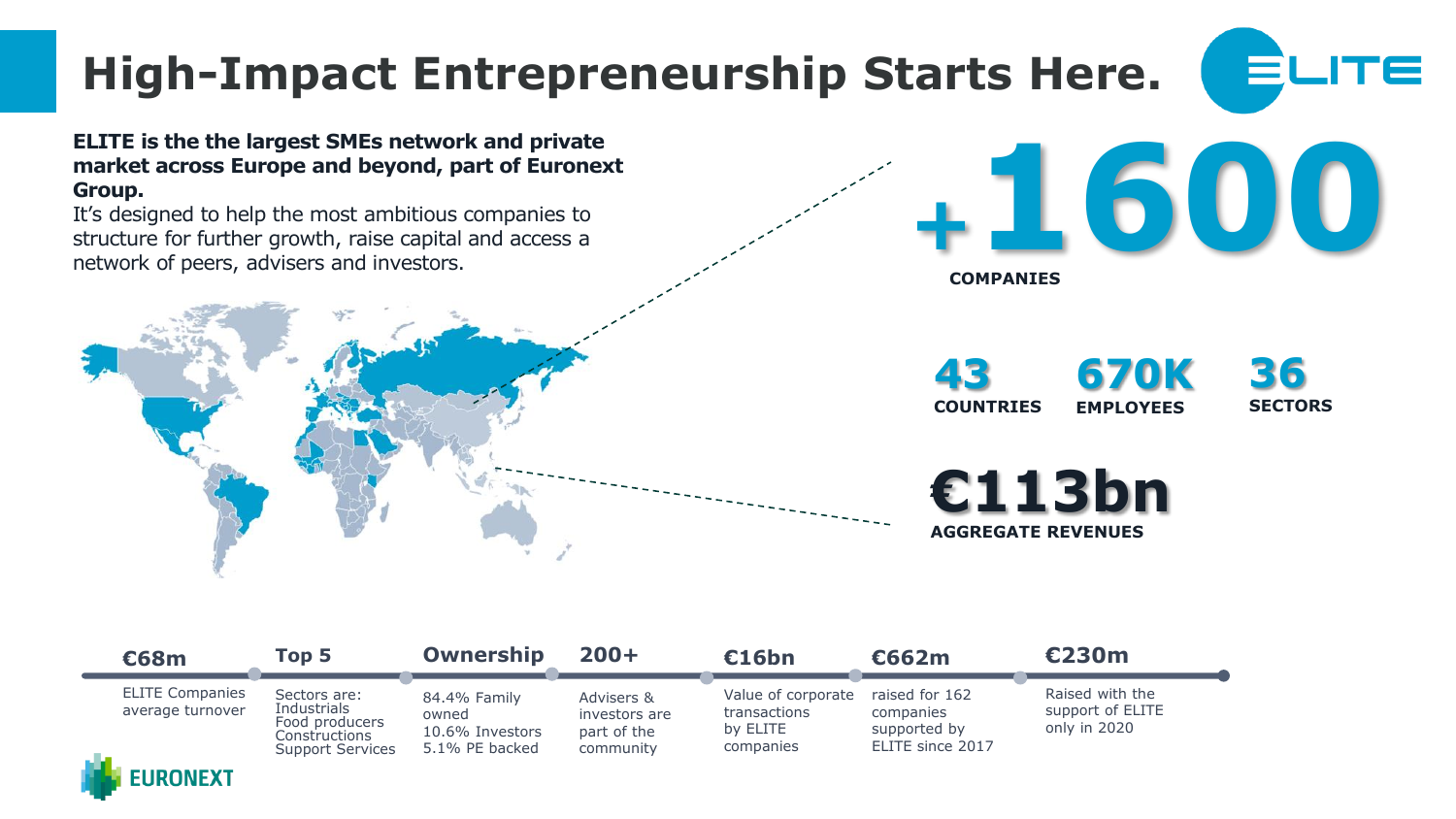## **ELITE Companies in Hungary.**

Many popular companies of the region are ELITE members thanks to the strong partnership with Budapest Stock Exchange.



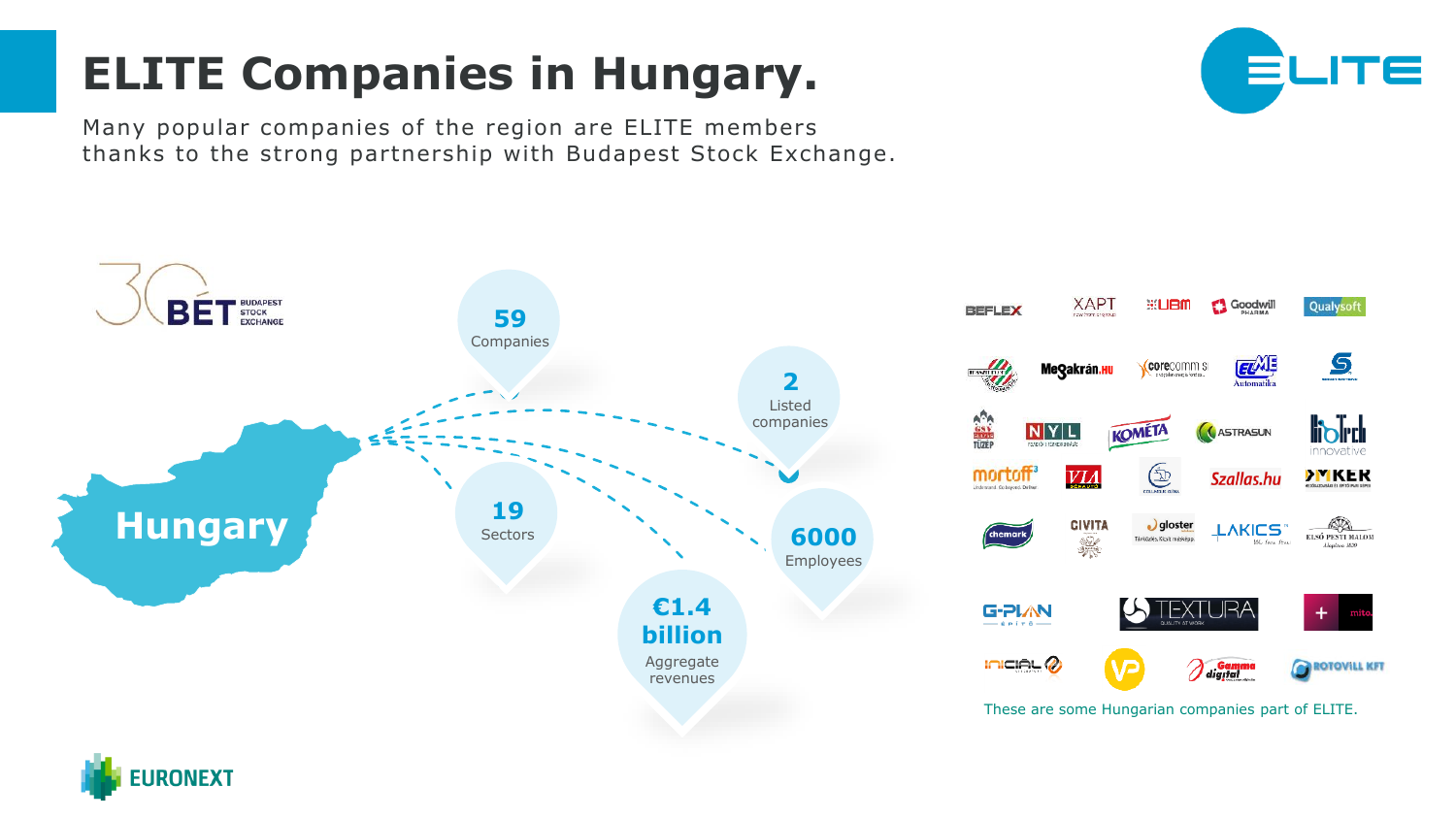# **Why companies join ELITE?**



Removing the barriers to enhance growth potential.



Lack of a timely, seamless and efficient access to finance can leave the company without the necessary resources for growth when required (acquisition, innovation, internationalisation..) We've made it easy: ELITE is the most time and cost-effective way to connect companies with multiple funding solutions to scale the business.



Lack of preparation can limit the ability to capture opportunities or simply match investors expectations: being ready for "capital" means being ready for growth! We offer companies a wide a range of live and on-demand training courses from leveraging on top business schools faculty and our network of partners.



**To be part of an outstanding global network**

Lack of an active network of peers, investors and advisers can prevent from discovering new business horizons and find new partners. Being part of a global, innovation-driven network has never been more important.

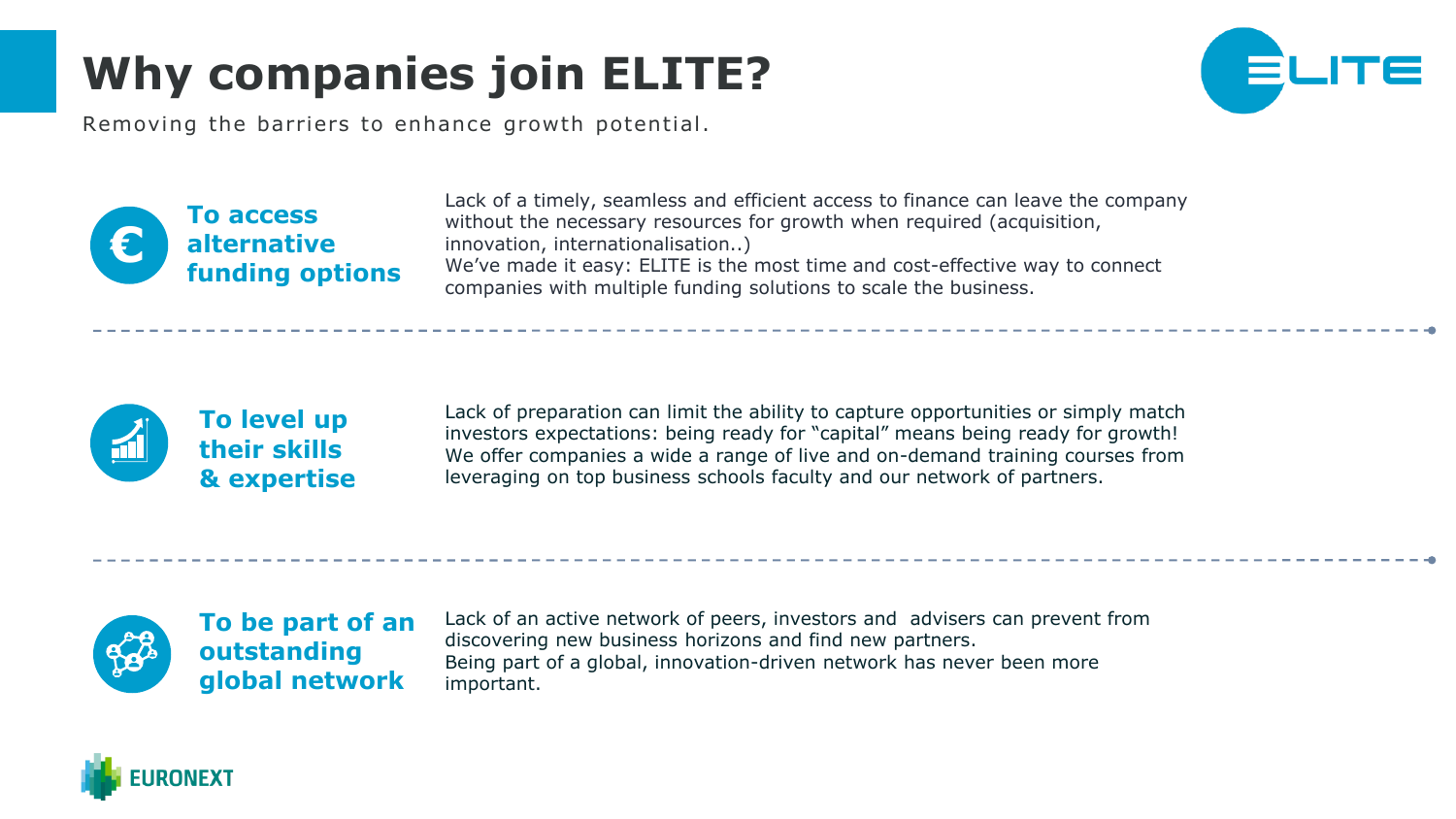### **Results prove that after 5 years in ELITE, our companies dramatically improve their growth.**



We have monitored our companies' financial performance since they joined ELITE.

Results show that **the longer**  the **ELITE Companies** have been operating within our community, **the higher their growth** rates in relevant fields.

\* All these results are given as an outcome of internal analysis pertaining companies that have been part of ELITE for at least 5 years. The margins growth rate reflects the EBITDA growth.



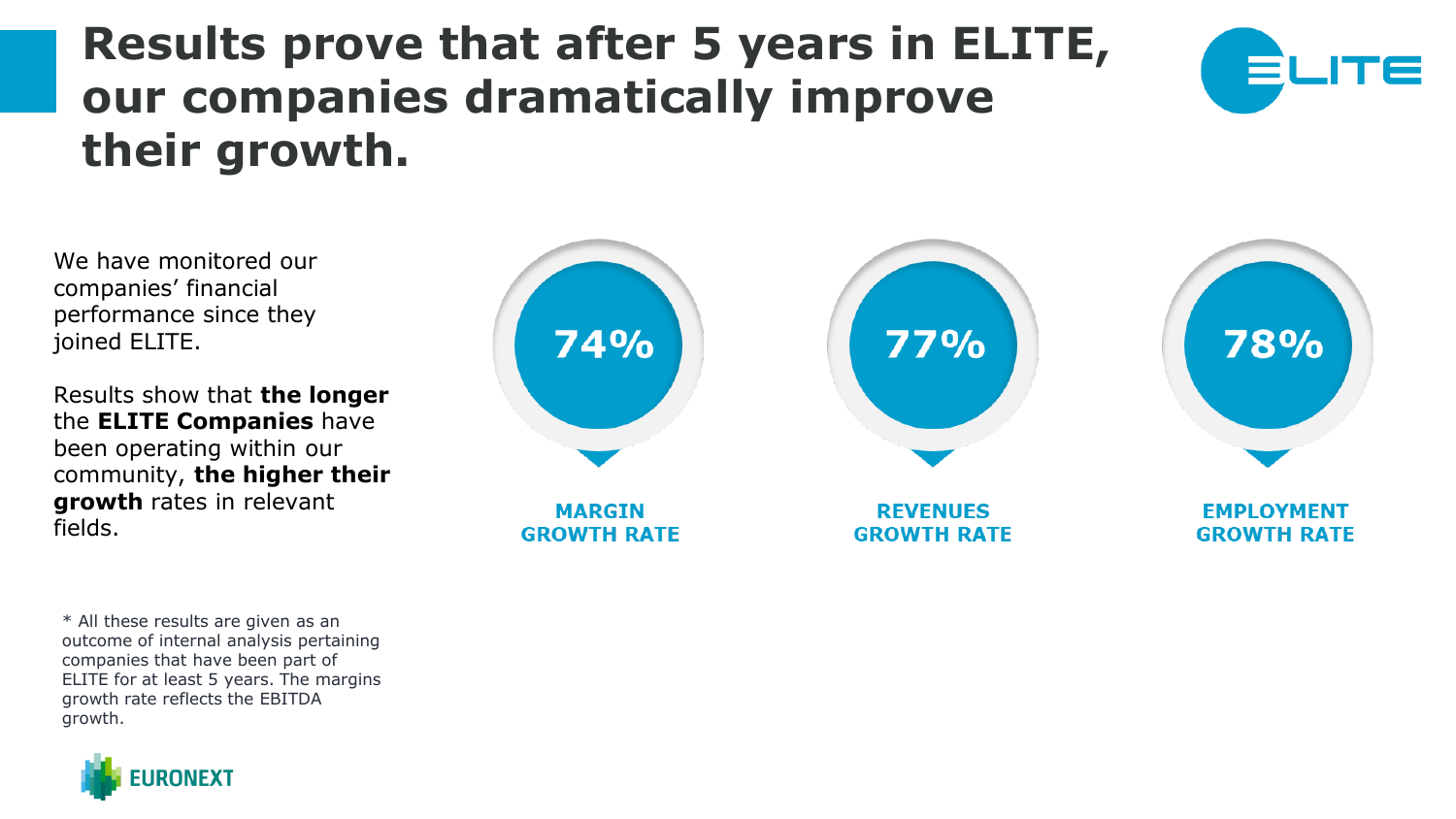### **ELITE Companies access to capital.**





**RONEXT** 

#### **HIGHLIGHTS**

**1538** Corporate transactions\* involving **511** ELITE companies

**€16bn** total transactions value

**€9,4bn** raised through **1197 M&A** deals

**€1,7bn** raised through **96 Bond** issue

**€3bn** raised through **45 IPOs**

**€2,0bn** raised through **141 additional transactions**

**€662m raised for 162 companies supported by ELITE\*\* €230m raised in 2020 for 56 companies supported by ELITE**

\*Corporate transaction include M&A, JV, PE and VC deals (Zephyr and Beauhurs data), IPO, Bond issuance(Internal data mgmt.) Data period course January 2012 – June 2021

\*\*Data period course 2017-2021